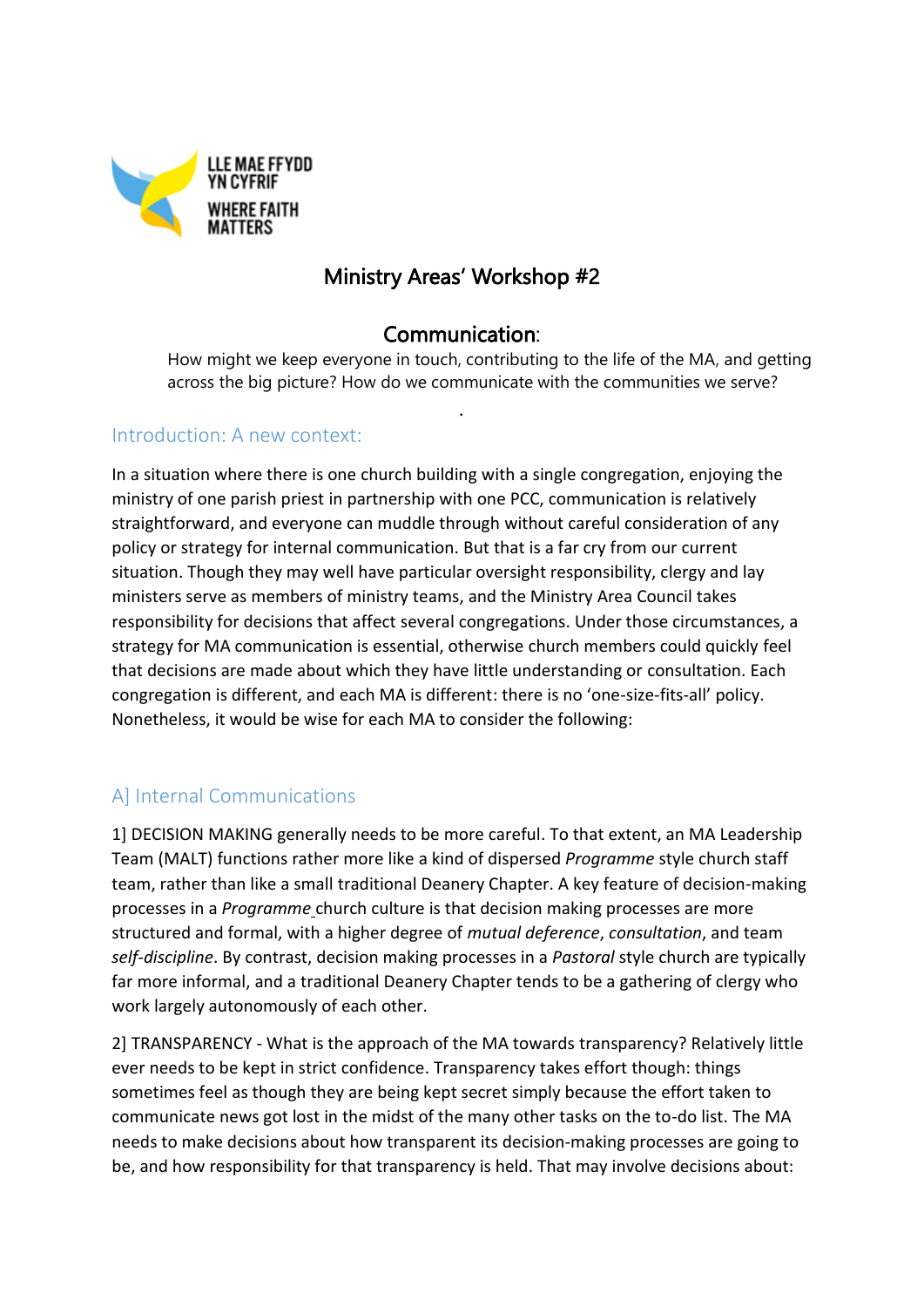- a. Clarity about MAC membership from each church
- b. MAC agendas and minutes
- c. Consultation meetings about significant issues
- d. Website use for the local church community
- e. MA newsletter/magazine
- f. Announcements in pew sheets & service notices: can't publicize everything happening in the whole MA, but the danger then is to publicize nothing. The MALT and MAC need to discuss and agree how to share enough mutually interesting and relevant information without oversharing.

3] TIMELINESS OF INVITATION – Try to avoid people being surprised by information about events in the very near future.

4] GOOD NEWS – make sure that everyone's good news – especially efforts and successes – is included and celebrated.

5] DIFFICULT NEWS – how do you communicate bad news? Rumour? Are there legal ramifications to consider? Would it be wise to seek diocesan guidance?

6] MINISTRY TEAM – there may well be a need to share pastoral information and concerns: therefore there will also be a need to guard against a temptation towards inappropriate gossip. The MALT needs to agree boundaries and offer supportive challenge in the maintenance of those boundaries.

# B] External Communications

1] Know who you are and know your context:

- a. What makes the locality covered by your MA unique?
- b. What is your area known for?
- c. What are the needs in your community?
- d. Who is your audience?

2] Know what people are hoping for from Church:

- a. Social action (eg. Dementia, holiday hunger, advice, advocacy)
- b. Discipleship
- c. Spiritual growth
- d. Source of local unity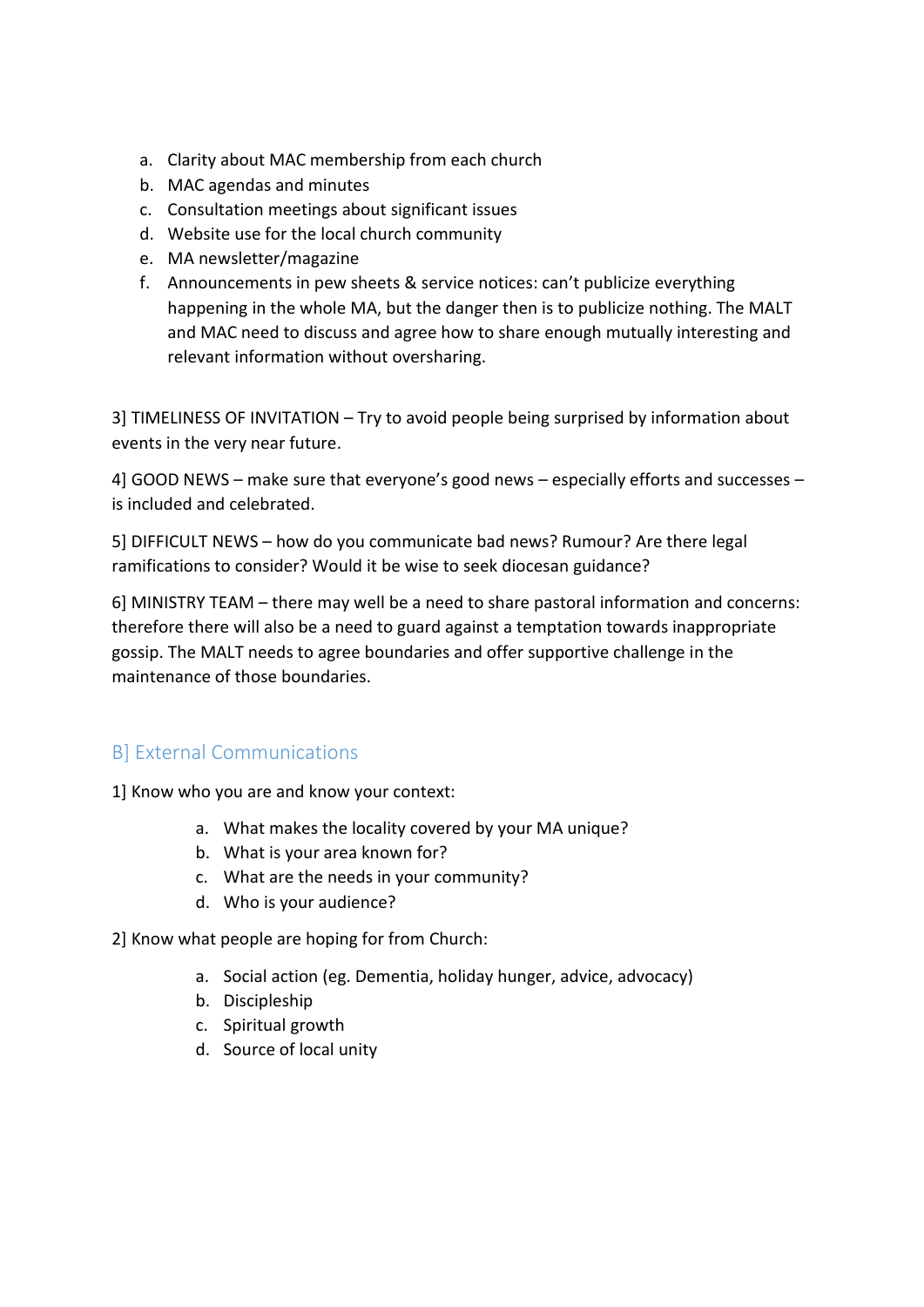#### 3] Know your channels

| <b>CHANNEL</b>     | <b>Use</b>                                                                                  |
|--------------------|---------------------------------------------------------------------------------------------|
| Website            | One Source of Truth!                                                                        |
| Social Media       | Facebook<br>Instagram<br>YouTube<br>Twitter                                                 |
| Digital Newsletter | Sway (free)<br>MailChimp (free + paid)<br>Church Suite (diocesan support for first<br>year) |
| Print              | Pew-sheet insert<br>Ministry Area magazine                                                  |
| Google Maps        | Update / maintain your Google Business<br>Profile                                           |

4] Suggested content

- a. Sunday Gospel Discussion
- b. Prayerful Monday's Live
- c. How can we pray for you this week?
- d. This week's events
- e. What is…? Eg. What is a font? What is Candlemas?
- f. Monthly Stories of Faith
- g. RE in schools